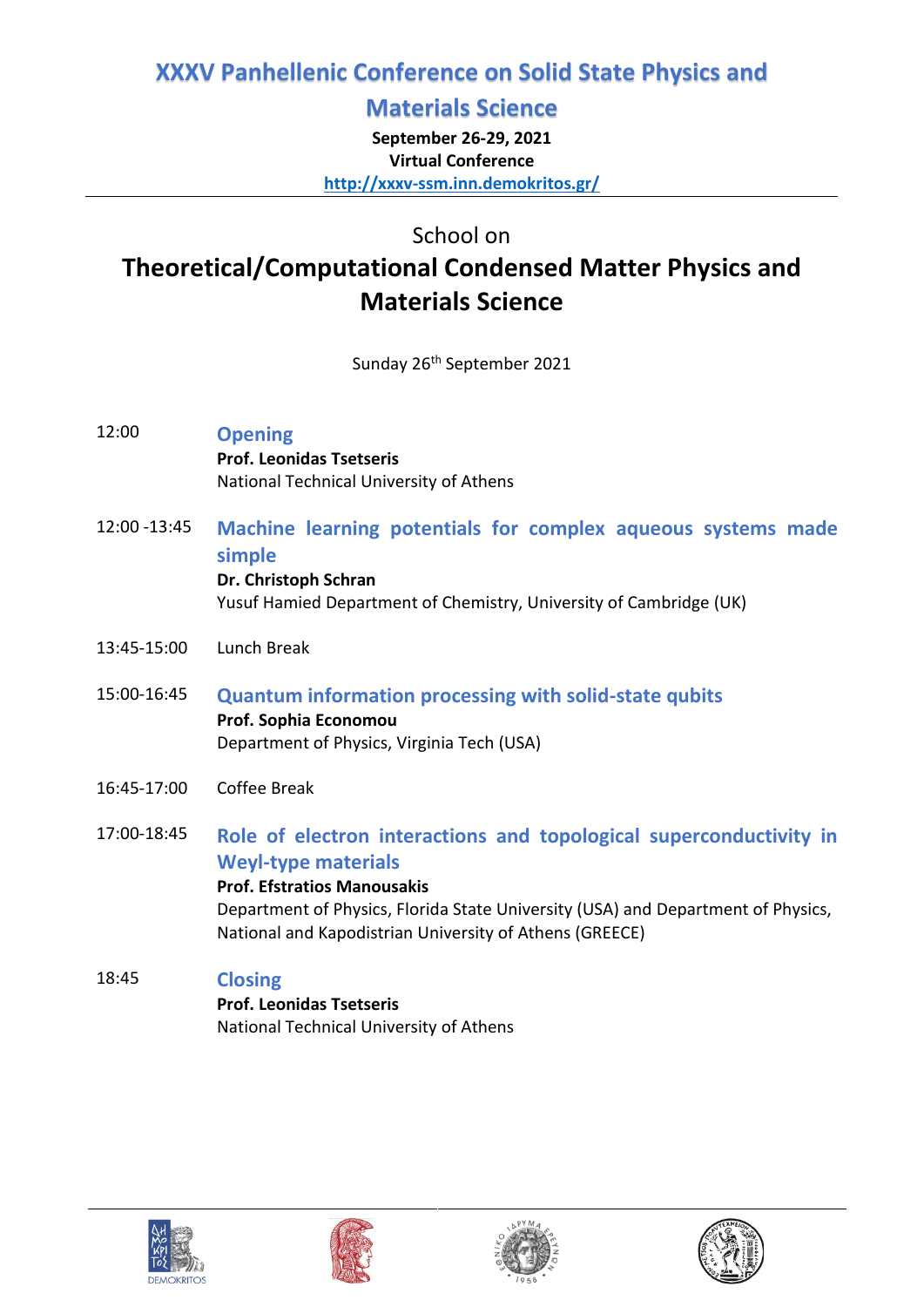## **XXXV Panhellenic Conference on Solid State Physics and**

### **Materials Science**

**September 26-29, 2021**

**Virtual Conference**

**<http://xxxv-ssm.inn.demokritos.gr/>**

### **SPEAKERS**



**Prof. Sophia Economou** Department of Physics, Virginia Tech (USA)

Prof. Economou obtained her PhD in 2006 from the University of California San Diego. After that, she spent nine years at the US Naval Research Lab, first as a National Research Council Postdoctoral Fellow, and then as Research Staff. She joined Virginia Tech in 2015 where she is currently a Professor of Physics and the Hassinger Senior Fellow of Physics at Virginia Tech. She focuses on theoretical research in quantum information science, including quantum computing, quantum communications, and quantum simulation algorithms.



#### **Prof. Efstratios Manousakis**

Department of Physics, Florida State University (USA) and Department of Physics, National and Kapodistrian University of Athens (GREECE)

Dr. Manousakis received his Ph. D. in Theoretical Physics, in July 1985, from the University of Illinois at Urbana-Champaign (First Ross J. Martin Award for his thesis). After a Post-Doctoral Research position at the Center for Theoretical Physics at the Massachusetts Institute of Technology (1985-1987) and at the Supercomputer Computational Research Institute (1987-88), he joined the Physics Department of the Florida State University (FSU) (1988). He received the PAI Award for Excellence in Teaching and Research (1998) and the Developing Scholar Award (1990) from FSU. Presently, he is Professor of Physics at the University of Athens and he is the Donald Robson Professor of Physics and holds the title of Distinguished Research Professor at FSU. He was named Fellow of The American Physical Society in 2002, Fellow of the Institute of Physics in 2008, and Fellow of American Association for Advancement of Science in 2018. Dr Manousakis' group develops and applies computational and theoretical methods to study novel collective behavior in certain quantum many-body systems which arises because of strong correlations among the fundamental microscopic degrees of freedom. Examples of such systems are: (a) Superconductors and Strongly Correlated Electrons, (b) Superfluids, (c) Electrons in Solids and The Two-Dimensional Electron Gas, (d) Quantum Phase Transitions in Atomically Thin Films and (e) Phase Transitions in Restricted Geometries and Finite Size Scaling (f) Role of correlations in topological materials



### **Dr. Christoph Schran**

Yusuf Hamied Department of Chemistry, University of Cambridge (UK)